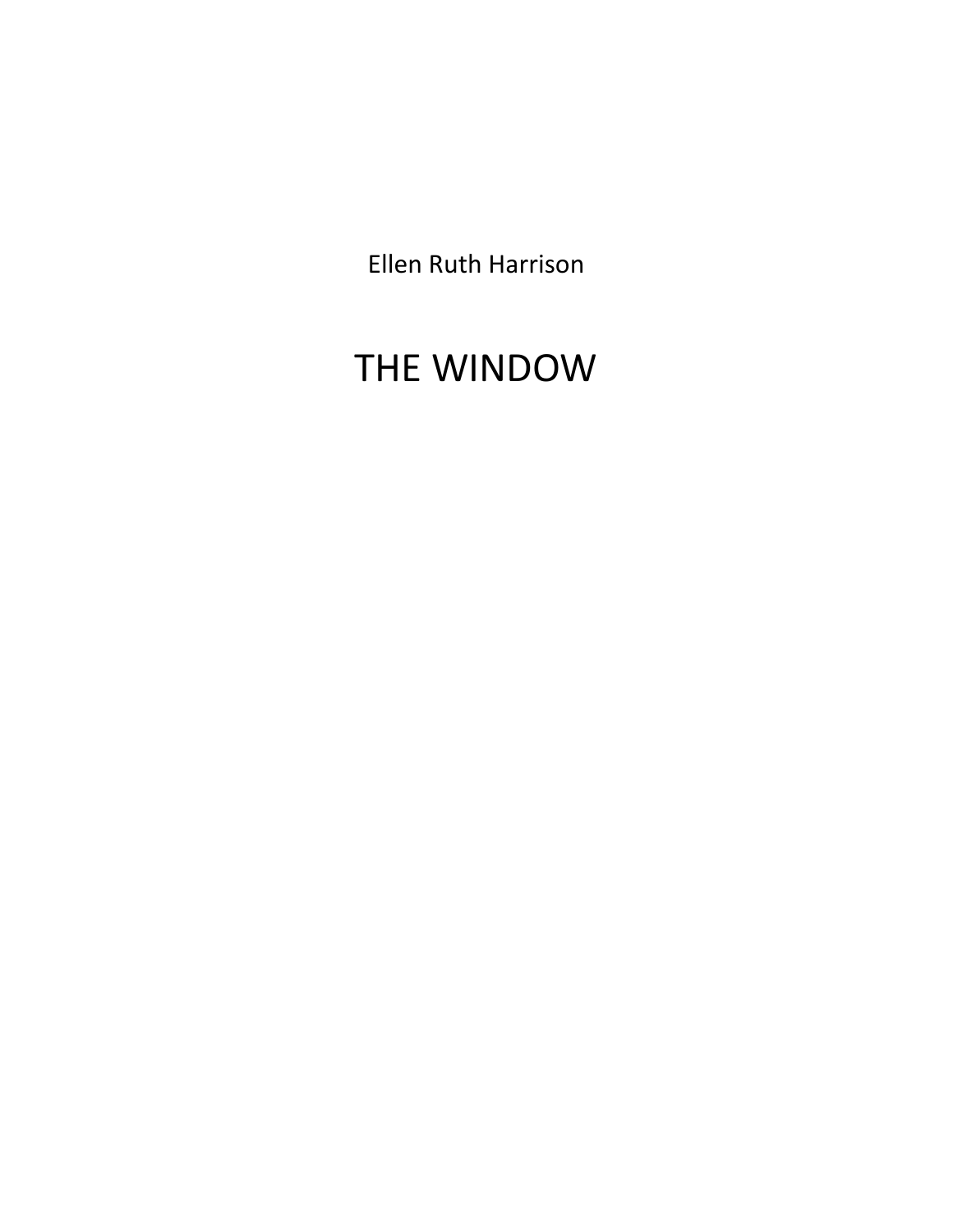## **The Window**

*for solo double bass*

## **Ellen Ruth Harrison** 2015

Matt Zory is a phenomenal double bass player as well as an extraordinary photographer. I've wanted to write a solo piece for him ever since I first saw some of his photos a few years ago. His work has a mysterious quality that raises many questions in my mind, and he has an uncanny ability to make his photographs speak. I was particularly drawn to *A Face at the Window.* I found the contrast between the stark lines of the brick tenement and the vague outline of the mysterious face in the window to be very intriguing. The wealth of details in the brickwork, the distinct vertical interruption of the window frame, and the enigmatic face gazing into the known or the unknown became the source of inspiration for The Window.

Duration: circa 8 minutes

EllenRuthHarrison.com ellen.harrison@uc.edu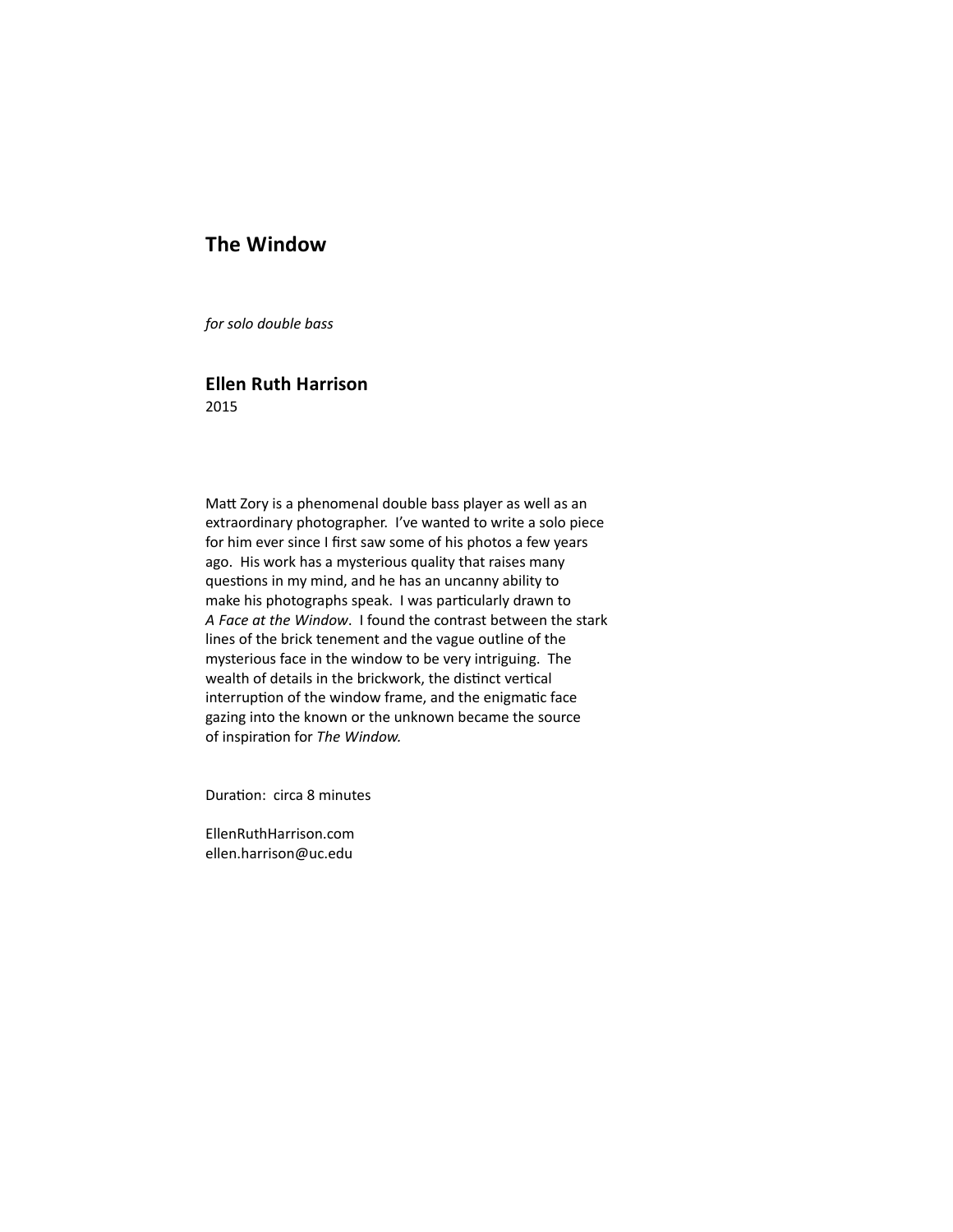## The Window

Ellen Ruth Harrison (2015)











© 2015 Ellen Ruth Harrison

for Matt Zory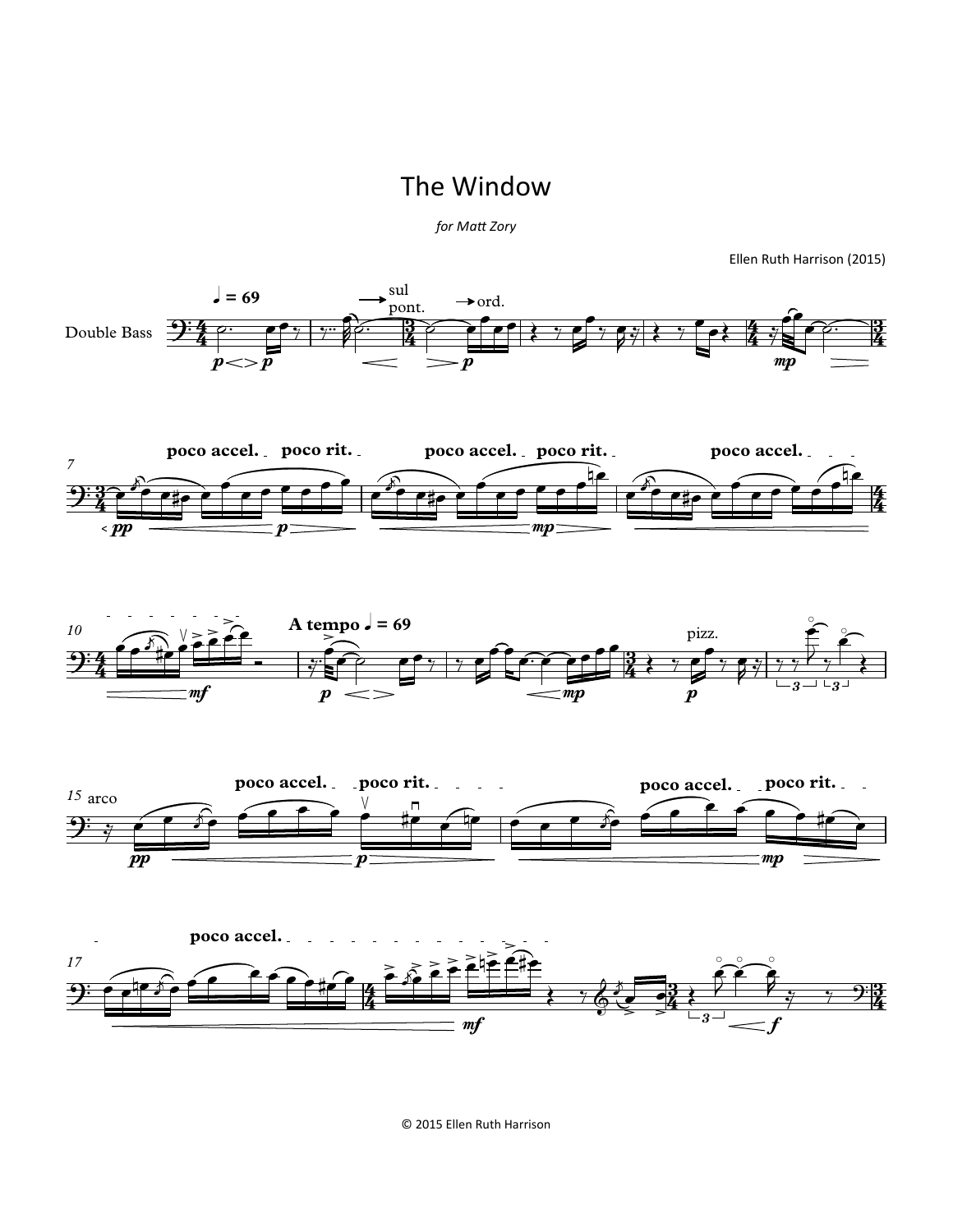









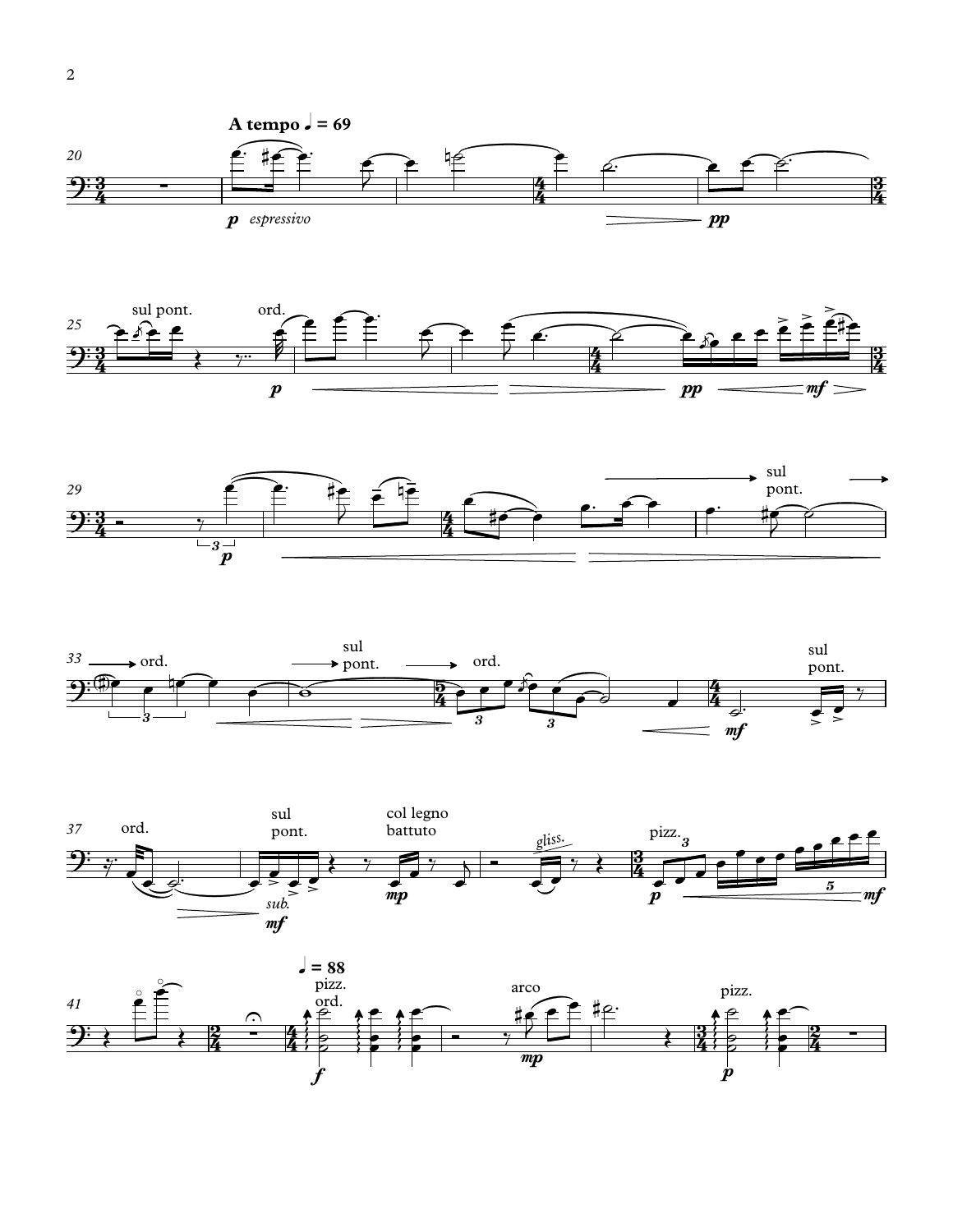









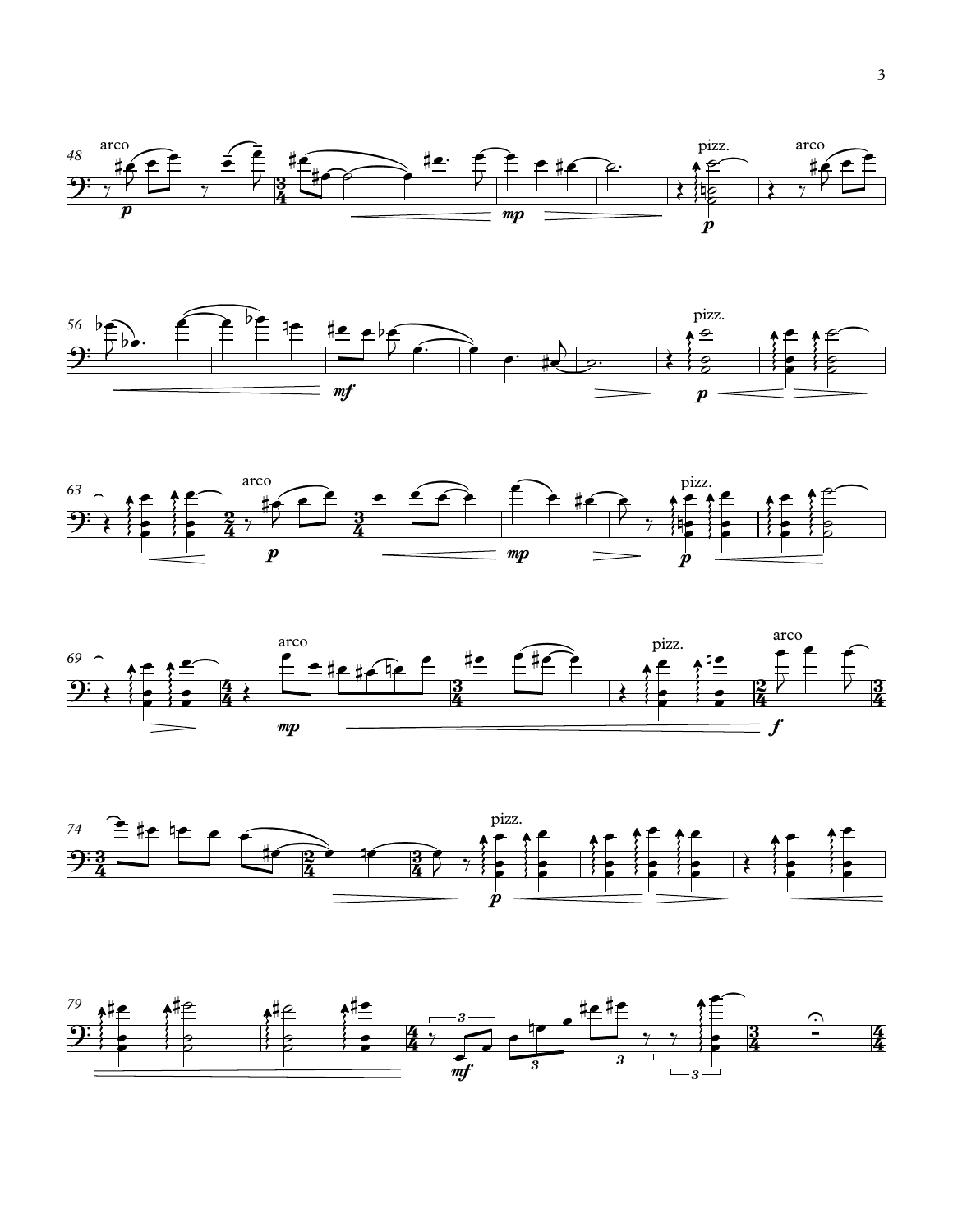